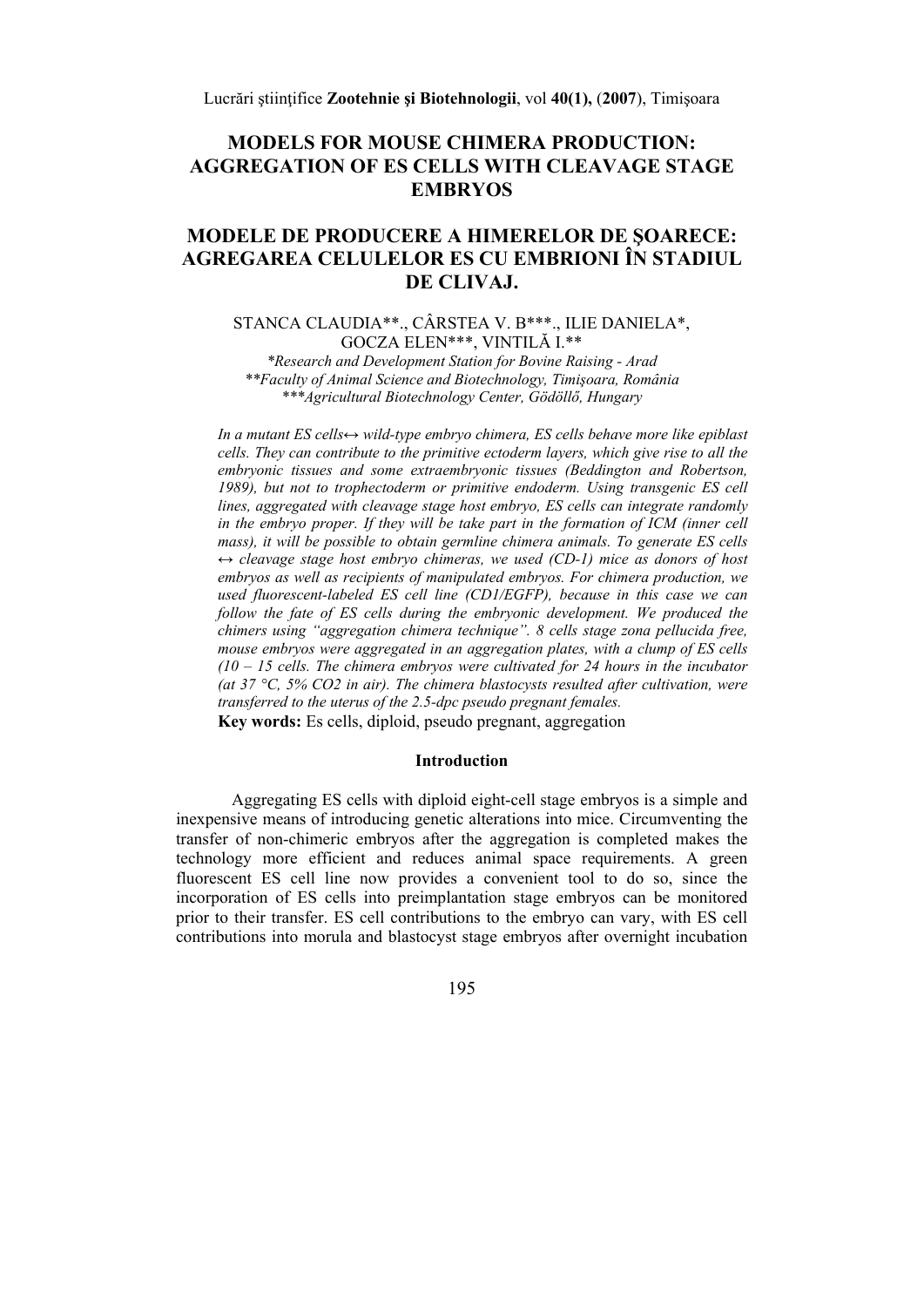of eight-cell stage embryo– ES cell aggregates depicted. While ES cells will preferentially contribute to the ICM, where they can either represent the entire ICM or just a portion of it they will also occasionally be present in the trophoblast , though it is unclear whether this is a real contribution to the trophoblast lineage or these cells are trapped in this region of the embryo never to proliferate. Studying postimplantation stage chimeric embryos of this type will possibly answer this question.

# **Materials and Methods**

### **Equipment and reagents**

- 8-cell stage embryos after overnight culture
- KSOM and M2 medium in 1 ml syringe wit 26G needles
- Embryo-tested mineral oil (Sigma)
- Aggregation needle (BLS Ltd., Hungary)
- 70% Ethanol
- 35 mm tissue culture plates for chimera production (Greiner)
- 30, 60, 100 mm tissue culture plates for fibroblast and embryonic stem cells (Greiner)
- Dissecting microscope
- Acid Tyrode's solution

## **ES cell line derivation and cultivation**

For routine ES cell cultivation, the method of Robertson et al., [1] was used without any modification.

### **Chimera production**

For chimera production we used two components: embryos from CD1 mouse strain, as host embryos, and EGFP expressing ES cells (CD1/EGFP) [2]. We used CD1 mice as donors of host embryos as well as recipients of manipulated embryos and as foster mother.

 Micro drops of KSOM medium [3] were placed into a 35-mm tissue culture dish and covered immediately with embryo tested mineral oil. The aggregation needle was washe with 70% ethanol and deep depressions were created by pressing it into the bottom of the plastic dish.1.5 days old embryos were collected from the oviduct of superovulated females [4]. Superovulation was induced by PMSG (pregnant mare serum gonadotrophin) and HCG (human chorionic gonadotrophin) injections. On the first day at 13 o'clock the females were injected with 7.5 IU PMSG (pregnant mare serum gonadotrophin) and 48 hours later with 7.5 IU HCG (human chorionic gonadotrophin) (i.p.). After that they were put together with the males. Next day in the morning, the mating was controlled by checking the plugs. The day of the plug was considered the first day of pregnancy (Day 0.5). On the second day of pregnancy 2-cell stages embryos were washed from the oviduct using M2 medium, then the embryos were incubated in a thermostate, in microdrops of KSOM in a 35-mm tissue culture dish, at 37C°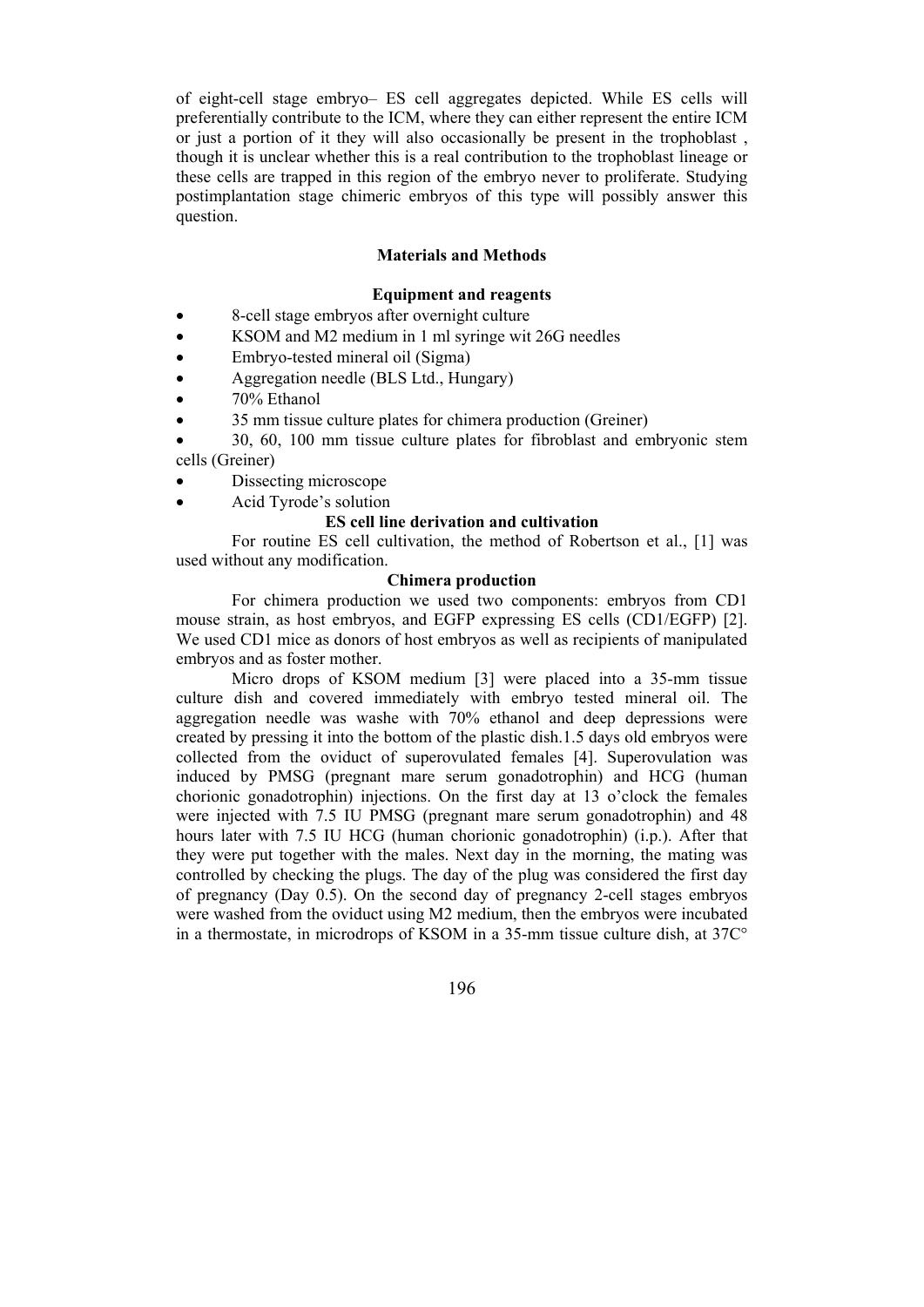and 5% CO2 until next day, when they reached the eight-cell stage, the first component of chimera production.The zona pellucida of the eight-cell stage embryos was removed by acidic Tyrode's solution [4]. The zona free embryos were placed individually into one depressions of the aggregation plate [4].On the day of experiment, the medium was removed from the ES cell plates prepared for aggregation. First, the ES cells were washed with Ca/Mg-free PBS, and then a minimal amount of trypsin (SIGMA) was added just to cover the cells. The plate was placed into the incubator for five minutes. After that, 2 ml of culture medium was added to stop the activity of trypsin. 100-200 clumps of loosely connected cells were picked and transferred into a large drop of KSOM medium. Clumps of 10-15 cells were picking up from medium and transferred aside the zona free embryo. After 24 hours most aggregates were at the late morula/early blastocyst stage and were transferred into the uterus of pseudo pregnant females [1, 3].

#### **Results and Discussions**

All the experiments started with diploid host embryos produced by super ovulated CD1 females. We obtained 25-30 embryos from one female. When we used not super ovulated females, the number of embryos was lower, around 10. In the firs experiment we injected 7 females, 3 females were plug positive and we flushed from the oviducts  $\sim$  100 embryos at 2 cells stage. After overnight culture, the embryos developed to 8-cells stage, we got  $\sim 80$  embryos. Form the total amount of 64 chimera morula; we transferred 30 in to the uterine horns of pseudo pregnant females. Five newborn chimera mice have been born and two of them survived the adulthood. In the second experiment, we inject 5 CD1 females, two of them were plug positive and we flushed from the oviducts  $\sim$  85 embryos at 2 cells stage. After overnight culture, the embryos developed to 8-cells stage, we got  $\sim 65$ embryos. Form the total amount of 30 chimera morula; we transferred 24 in to the uterine horns of pseudo pregnant females. The pregnant females were subjects for caesarian at 13.5 day of pregnancy. We could get 9 implantations.

### **Table 1**

| Injected female genotype                 | CD1          | CD1          |
|------------------------------------------|--------------|--------------|
| Injected female number                   |              | 5            |
| Date of plug                             | 05.24.2006   | 05.26.2006   |
| Number of plug+ female                   | 3            |              |
| Number of recipiens female               |              |              |
| Number of gained embryos                 | 110          | 100          |
| Number of cultured 2 cell stages embryos | 100          | 85           |
| Number of good qualiti 2.5 day old       |              |              |
| embryos                                  | 80           | 65           |
| Number of produced chimeras              | 64           | 30           |
| Type of chimeras                         | CD1xCD1/EGFP | CD1xCD1/EGFP |

#### **Data regarding embryo manipulation:**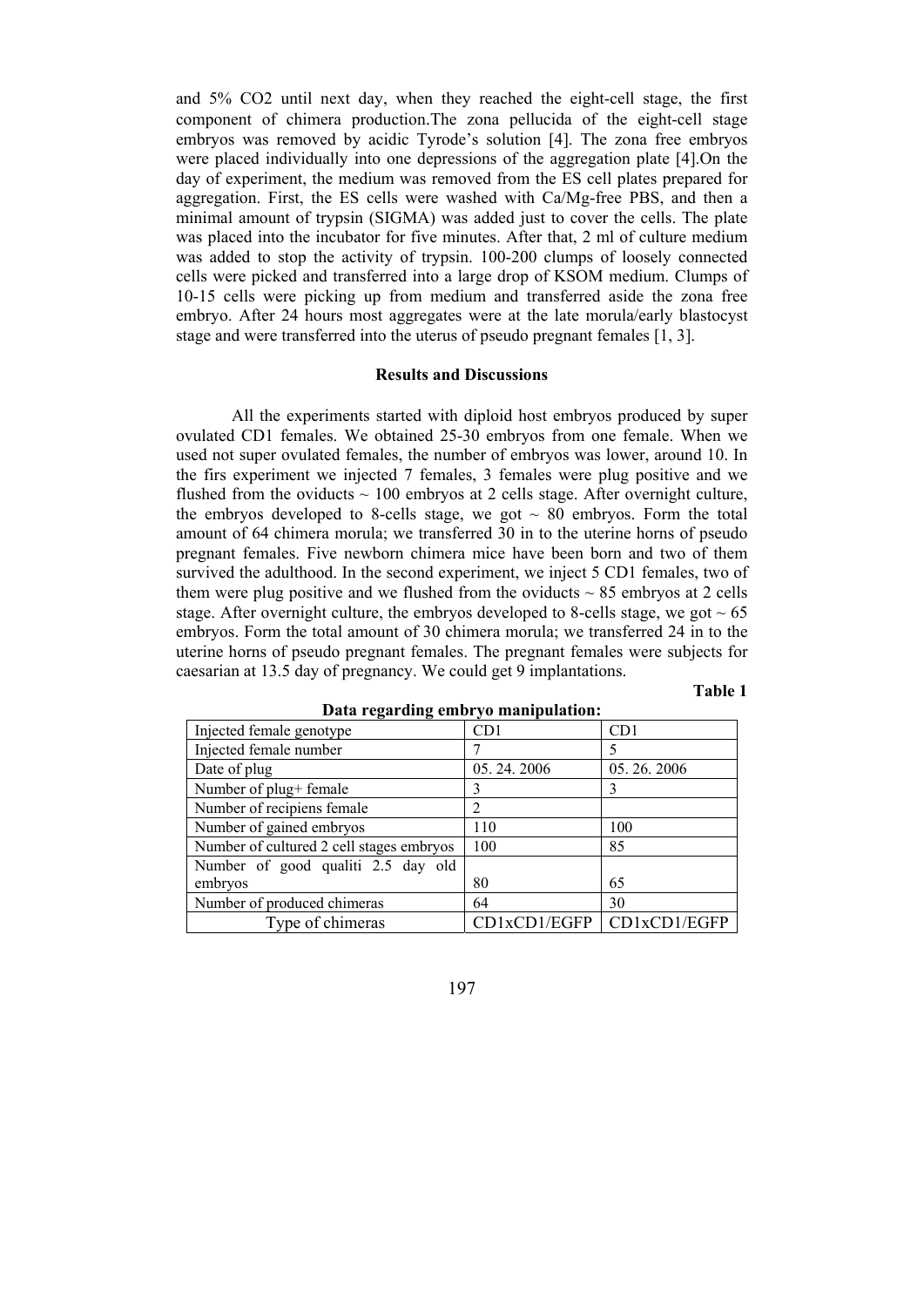| Data regarding chibi yo transici |                                              |                                           |  |
|----------------------------------|----------------------------------------------|-------------------------------------------|--|
| Number of transferred chimeras   | 30                                           | 24                                        |  |
| Sign of recipinet females        | <b>TR1, TR2</b>                              | TR1, TR2                                  |  |
| Date of cesarian section         | 06.11                                        | 06.06                                     |  |
| Newborn                          |                                              | 13.5<br>Cesarian at<br>days               |  |
| Living newborn                   |                                              |                                           |  |
| Resorption (deciduum)            | TR1: $R(2)$ , $L(3)$<br>TR2: $R(2)$ , $L(1)$ | TR1: $R(3)$ , $L(1)$<br>TR2. $R(1), L(4)$ |  |

**Data regarding embryo transfer** 

Figure 1. Production of ES cell chimeras (CD1/EGFP ES CD1 host↔ embryo)



EGFP expressing ES cells



## **Conclusions**

Trough this experiments we tried to develop optimal methods, which necessary for succesful embryos flashing at 2 cell stage:

1. The time between sacrificing embryo donors and placing the embryos in culture dishes should be kept to a minimum value, ideally no more than 20-30 minutes.

2. It is important to know that 2-cell stage embryos are more sensitive than morulae.

3. From the obtained results we can conclude that the KSOM medium is the appropriate medium for 2 cell stage CD1 embryo cultivation.

4. At chimera production, it is very important to place the ES cell clumps into the depressions, nearly aside the host embryos. In this case, we can be sure that they can form aggregate and the chimera morulas could not attached each other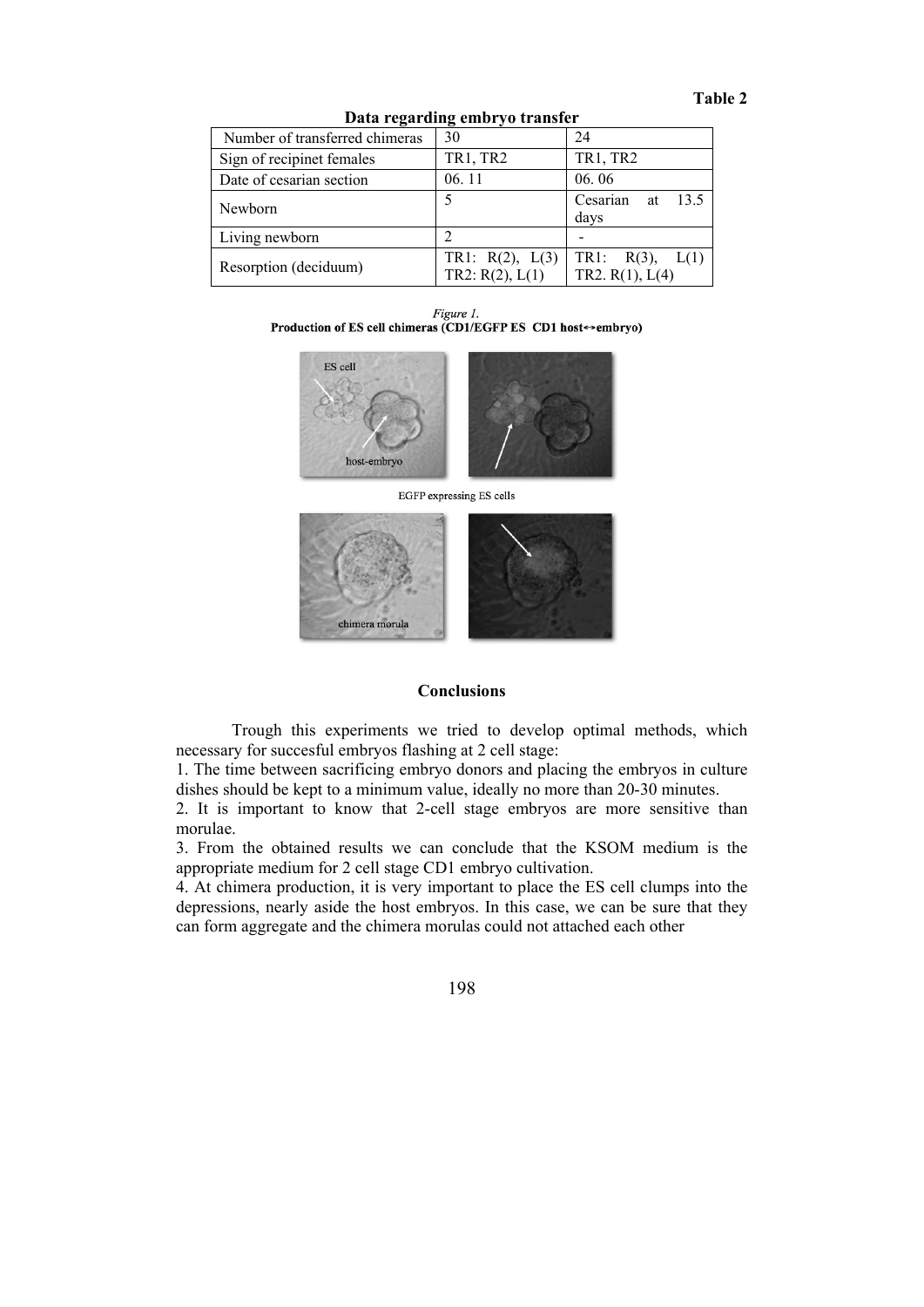## **Acknowledgements:**

This work was supported in part by Hungarian-Romanian Intergovernmental Project, No. C18001/09.01.2006.

# **Bibliography**

- 1 Nagy A., Gertsensten M., Vintersten K. And Behringer R. (2003), Manipulating the Mouse Embryo: A Laboratory Manual, 3rd edition. Cold Spring Harbor Press, Cold Spring Harbor, New York.
- 2 Robertson, E.J. (Editor) (1987) Teratocarcinomas and Embryonic Stem Cell: Practical Approach IRL Press; pp. 102-104
- Nagy, A., Rossant, J., Nagy, R., Abramow-Newerly, W. And Rode, J.C.  $3<sup>7</sup>$ (1993). Derivation of completely culture-derived mice from early-passage embryonic stem cells. PNAS 90:8424-8428.
- 4 Hadjantonakis Ak, Macmaster S, Nagy A. (2002), Embryonic stem cells and mice expressing different gfp variants for multiple non-invasive reporter usage within a single animal. BMC Biotechnol.  $11/2(1)$ :11.
- $5<sup>5</sup>$ Stanca Claudia, Ghișe Gh., Ilie Daniela, Cârstea B., Nichita Mihaela, Vintilă I. (2005)  $\hat{A}$  simple and efficient techingue for production of multiparental mouse embryo Lucrări Științifice, Zootehnie și Biotehnologii, vol XXXVIII, Timișoara. ISSN 1221-5287, pag. 837 – 842.